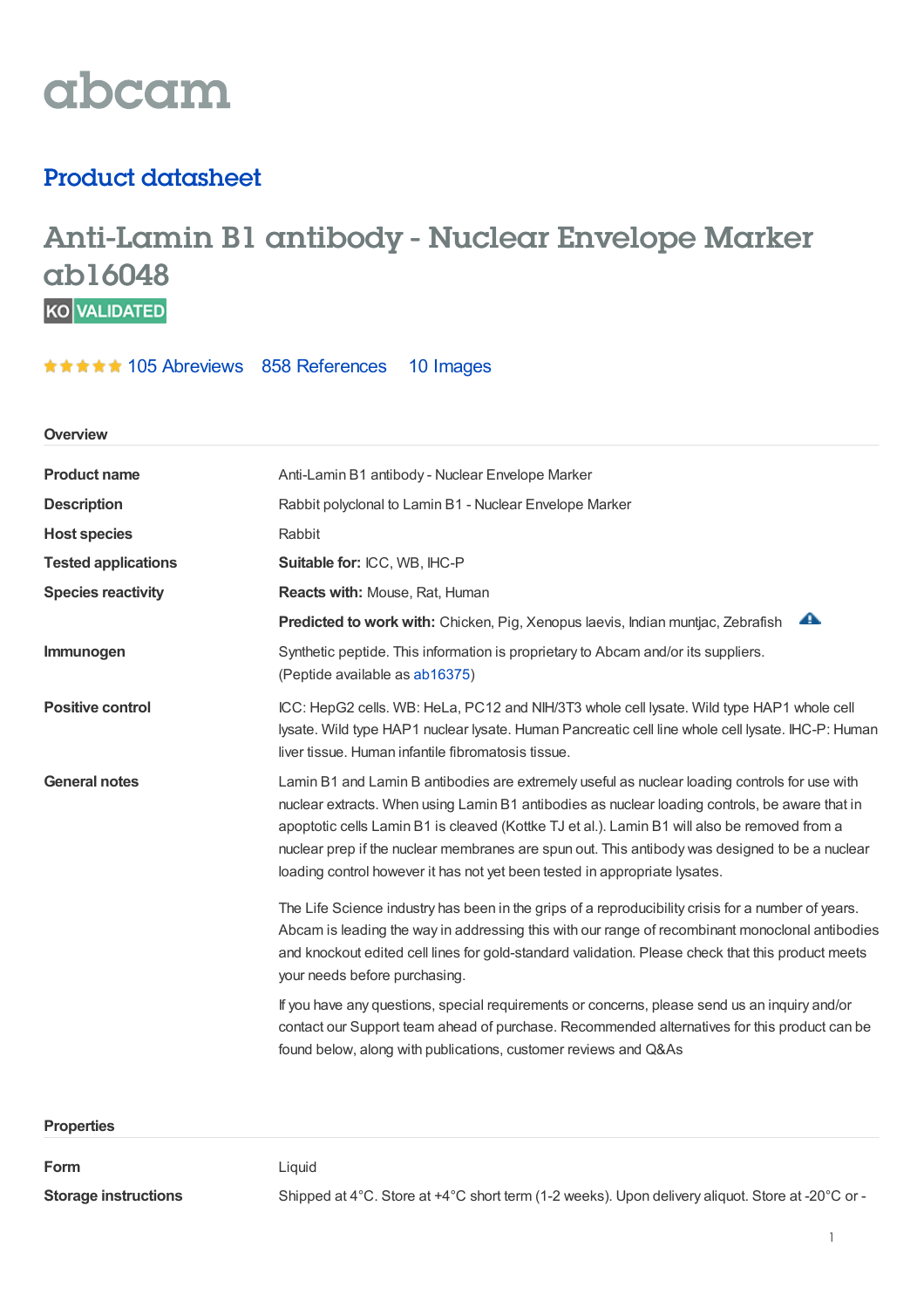|                               | 80°C. Avoid freeze / thaw cycle.                                                                                                                                                                                                                                                                                                                                                                                                                                                |
|-------------------------------|---------------------------------------------------------------------------------------------------------------------------------------------------------------------------------------------------------------------------------------------------------------------------------------------------------------------------------------------------------------------------------------------------------------------------------------------------------------------------------|
| Storage buffer                | pH: 7.40<br>Preservative: 0.02% Sodium azide<br><b>Constituent: PBS</b>                                                                                                                                                                                                                                                                                                                                                                                                         |
|                               | Batches of this product that have a concentration < 1 mg/ml may have BSA added as a stabilising<br>agent. If you would like information about the formulation of a specific lot, please contact our<br>scientific support team who will be happy to help.                                                                                                                                                                                                                       |
| <b>Purity</b>                 | Immunogen affinity purified                                                                                                                                                                                                                                                                                                                                                                                                                                                     |
| <b>Primary antibody notes</b> | Lamin B1 and Lamin B antibodies are extremely useful as nuclear loading controls for use with<br>nuclear extracts. When using Lamin B1 antibodies as nuclear loading controls, be aware that in<br>apoptotic cells Lamin B1 is cleaved (Kottke TJ et al.). Lamin B1 will also be removed from a<br>nuclear prep if the nuclear membranes are spun out. This antibody was designed to be a nuclear<br>loading control however it has not yet been tested in appropriate lysates. |
| <b>Clonality</b>              | Polyclonal                                                                                                                                                                                                                                                                                                                                                                                                                                                                      |
| <b>Isotype</b>                | lgG                                                                                                                                                                                                                                                                                                                                                                                                                                                                             |

### **Applications**

**The Abpromise guarantee** Our [Abpromise](https://www.abcam.com/abpromise) guarantee covers the use of ab16048 in the following tested applications. The application notes include recommended starting dilutions; optimal dilutions/concentrations should be determined by the end user.

| <b>Application</b> | <b>Abreviews</b> | <b>Notes</b>                                                                                                                                                                                              |
|--------------------|------------------|-----------------------------------------------------------------------------------------------------------------------------------------------------------------------------------------------------------|
| <b>ICC</b>         |                  | Use a concentration of 0.1 $\mu$ g/ml.                                                                                                                                                                    |
| <b>WB</b>          | ★ ★ ★ ★ ★ (64)   | Use a concentration of 0.1 $\mu$ g/ml. Detects a band of<br>approximately 68 kDa (predicted molecular weight: 66 kDa).<br>We recommend Goat anti-Rabbit IgG H&L (IRDye® 800CW)<br>preadsorbed (ab216773). |
| <b>IHC-P</b>       | ★★★★★(5)         | Use a concentration of 0.1 - 1 $\mu$ g/ml. Perform heat mediated<br>antigen retrieval before commencing with IHC staining protocol.                                                                       |

| <b>Target</b>                |                                                                                                                                                                                                                                                                                                                                                                                                                                                                                                                                                                                                             |
|------------------------------|-------------------------------------------------------------------------------------------------------------------------------------------------------------------------------------------------------------------------------------------------------------------------------------------------------------------------------------------------------------------------------------------------------------------------------------------------------------------------------------------------------------------------------------------------------------------------------------------------------------|
| <b>Function</b>              | Lamins are components of the nuclear lamina, a fibrous layer on the nucleoplasmic side of the<br>inner nuclear membrane, which is thought to provide a framework for the nuclear envelope and<br>may also interact with chromatin.                                                                                                                                                                                                                                                                                                                                                                          |
| Involvement in disease       | Defects in LMNB1 are the cause of leukodystrophy demyelinating autosomal dominant adult-<br>onset (ADLD) [MIM:169500]. ADLD is a slowly progressive and fatal demyelinating<br>leukodystrophy, presenting in the fourth or fifth decade of life. Clinically characterized by early<br>autonomic abnormalities, pyramidal and cerebellar dysfunction, and symmetric demyelination of<br>the CNS. It differs from multiple sclerosis and other demyelinating disorders in that<br>neuropathology shows preservation of oligodendroglia in the presence of subtotal demyelination<br>and lack of astrogliosis. |
| <b>Sequence similarities</b> | Belongs to the intermediate filament family.                                                                                                                                                                                                                                                                                                                                                                                                                                                                                                                                                                |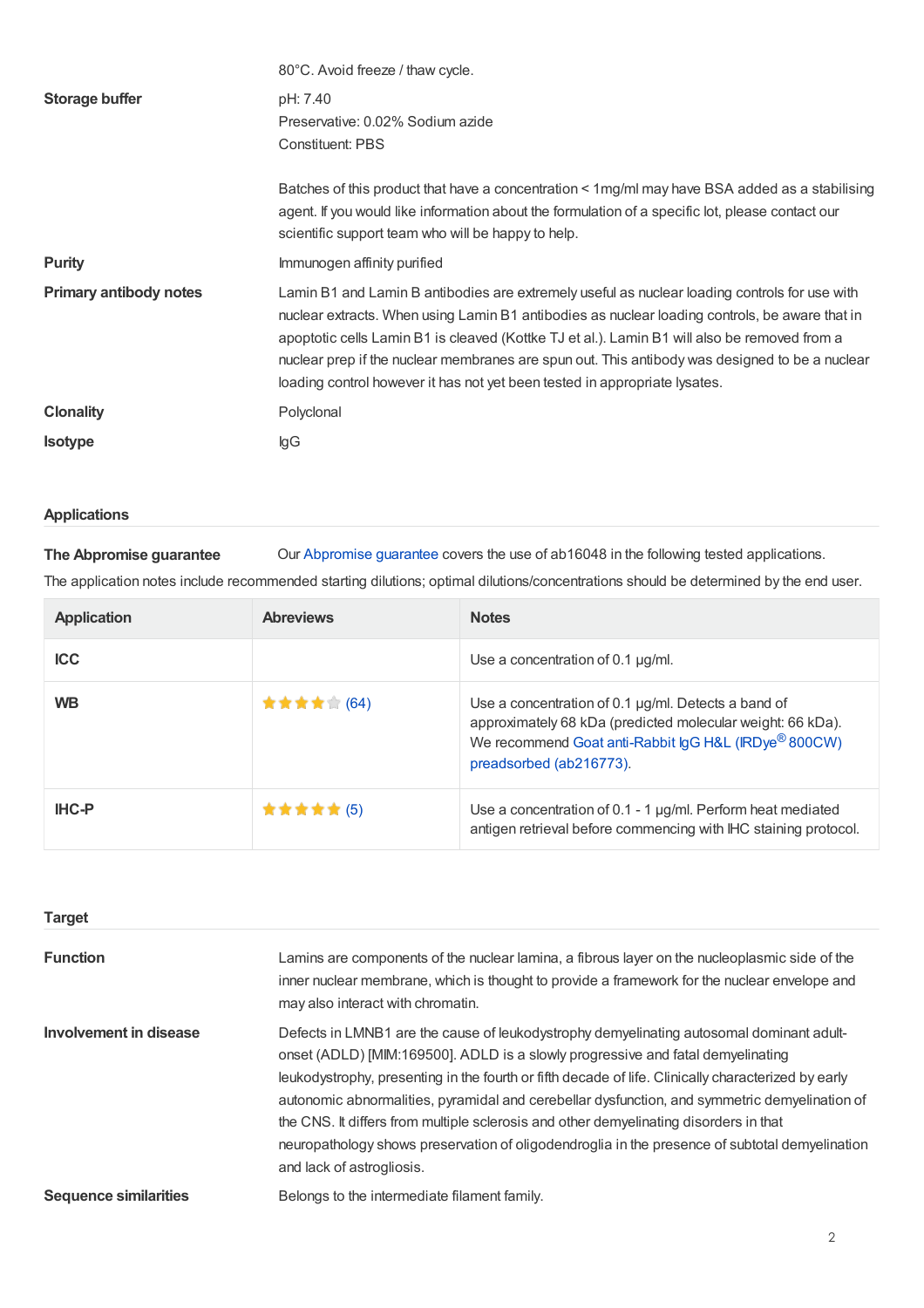| <b>Post-translational</b><br>modifications | B-type lamins undergo a series of modifications, such as farnesylation and phosphorylation.<br>Increased phosphorylation of the lamins occurs before envelope disintegration and probably plays<br>a role in regulating lamin associations. |
|--------------------------------------------|---------------------------------------------------------------------------------------------------------------------------------------------------------------------------------------------------------------------------------------------|
| <b>Cellular localization</b>               | Nucleus inner membrane.                                                                                                                                                                                                                     |

#### **Images**



Western blot - Anti-Lamin B1 antibody - Nuclear Envelope Marker (ab16048)

**All lanes :** Anti-Lamin B1 antibody - Nuclear Envelope Marker (ab16048) at 1 µg/ml

**Lane 1 :** HeLa whole cell lysate **Lane 2 :** PC12 whole cell lysate **Lane 3 :** NIH 3T3 whole cell lysate

Lysates/proteins at 10 µg per lane.

#### **Secondary**

**All lanes :** Goat polyclonal to Rabbit IgG - H&L - Pre-Adsorbed (HRP) at 1/50000 dilution

#### **Predicted band size:** 66 kDa

Blocking buffer: 3% Milk Gel type: MOPS Exposure Time: 2 minutes Observed band size: 73 kDa Additional bands: 46 kDa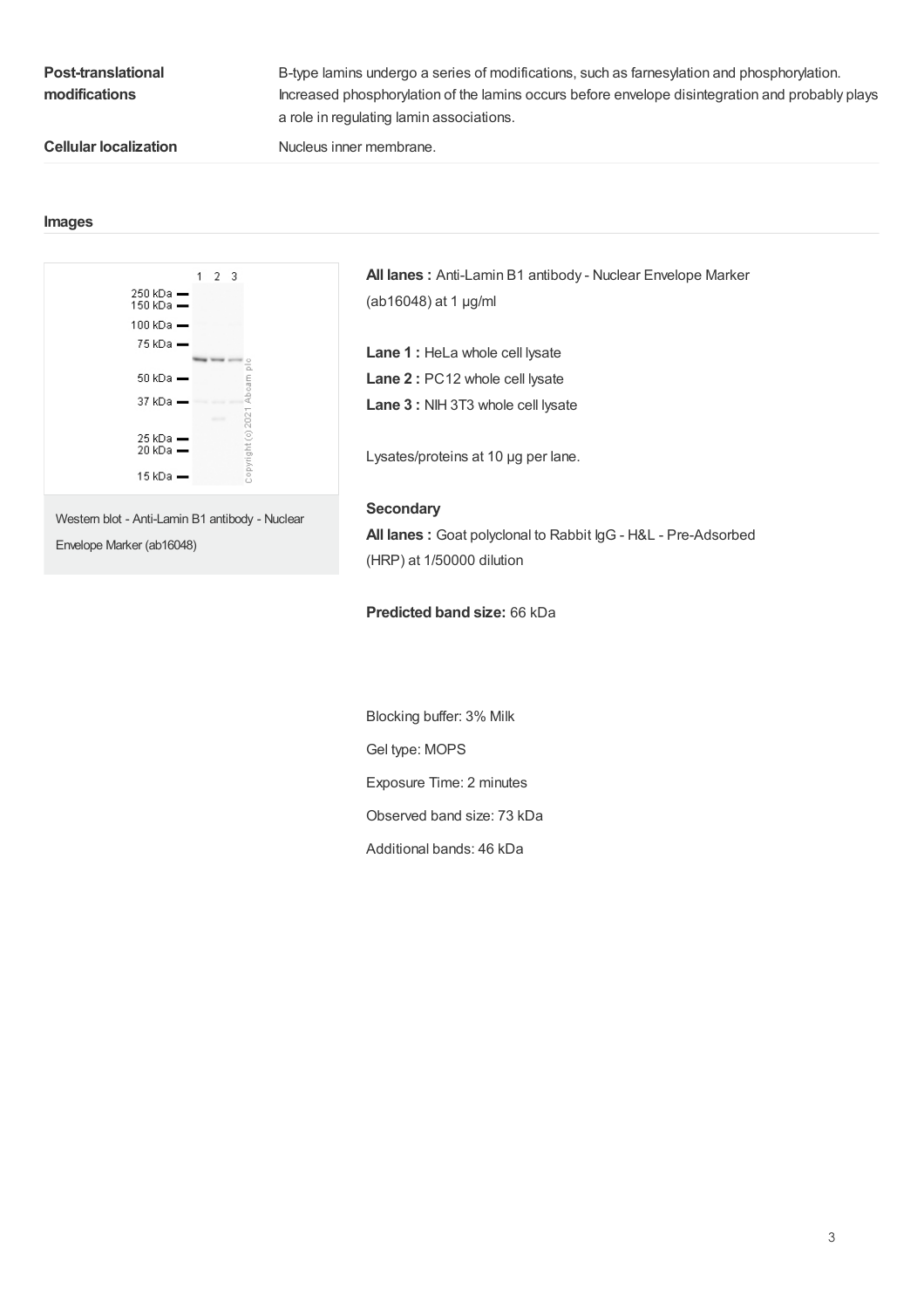

Western blot - Anti-Lamin B1 antibody - Nuclear Envelope Marker (ab16048)



Immunocytochemistry - Anti-Lamin B1 antibody - Nuclear Envelope Marker (ab16048)

**Lane 1:** Wild type HAP1 whole cell lysate (20 ug) **Lane 2:** empty lane **Lane 3:** KO HAP1 LMNB1 whole cell lysate (20 µg) **Lane 4:** empty lane **Lanes 1 - 4:** Merged signal (red and green). Green - ab16048

observed at 70 kDa. Red - loading control, [ab8245](https://www.abcam.com/ab8245.html), observed at 37 kDa.

ab16048 was shown to specifically react with LMNB1 (Lamin B1) in wild type HAP1 cells. No band was observed when LMNB1 (Lamin B1) knockout samples were used. Ab16048 LMNB1 (Lamin B1) and [ab8245](https://www.abcam.com/ab8245.html) (Mouse anti GAPDH loading control) were incubated overnight at 4°C at 0.1 μg per mL and 1/10000 dilution [respectively.](https://www.abcam.com/goat-rabbit-igg-hl-irdyereg-800cw-preadsorbed-ab216773.html) Blots were developed with Goat anti-Rabbit IgG H&L (IRDye® 800CW) [preadsorbed](https://www.abcam.com/goat-mouse-igg-hl-irdyereg-680rd-preadsorbed-ab216776.html) (ab216773) and Goat anti-Mouse IgG H&L (IRDye® 680RD) preadsorbed (ab216776) secondary antibodies at 1/10000 dilution for 1 hour at room temperature before imaging.

ab16048 staining Lamin B1 in HepG2 cells. The cells were fixed with 4% paraformaldehyde (10 min), permeabilized with 0.1% PBS-Triton X-100 for 5 minutes and then blocked with 1% BSA/10% normal goat serum/0.3M glycine in 0.1% PBS-Tween for 1h. The cells were then incubated overnight at 4°C with ab16048 at 0.1 µg/ml and [ab7291](https://www.abcam.com/ab7291.html), Mouse monoclonal [DM1A] to alpha Tubulin - Loading Control. Cells were then incubated with [ab150081](https://www.abcam.com/ab150081.html), Goat polyclonal Secondary Antibody to Rabbit IgG - H&L (Alexa Fluor® 488), pre-adsorbed at 1/1000 dilution (shown in green) and [ab150120](https://www.abcam.com/ab150120.html), Goat polyclonal Secondary Antibody to Mouse IgG - H&L (Alexa Fluor® 594), pre-adsorbed at 1/1000 dilution (shown in pseudocolour red). Nuclear DNA was labelled with DAPI(shown in blue).

Also suitable in cells fixed with 100% methanol (5 min). Image was acquired with a high-content analyser (Operetta CLS, Perkin Elmer) and a maximum intensity projection of confocal sections is shown.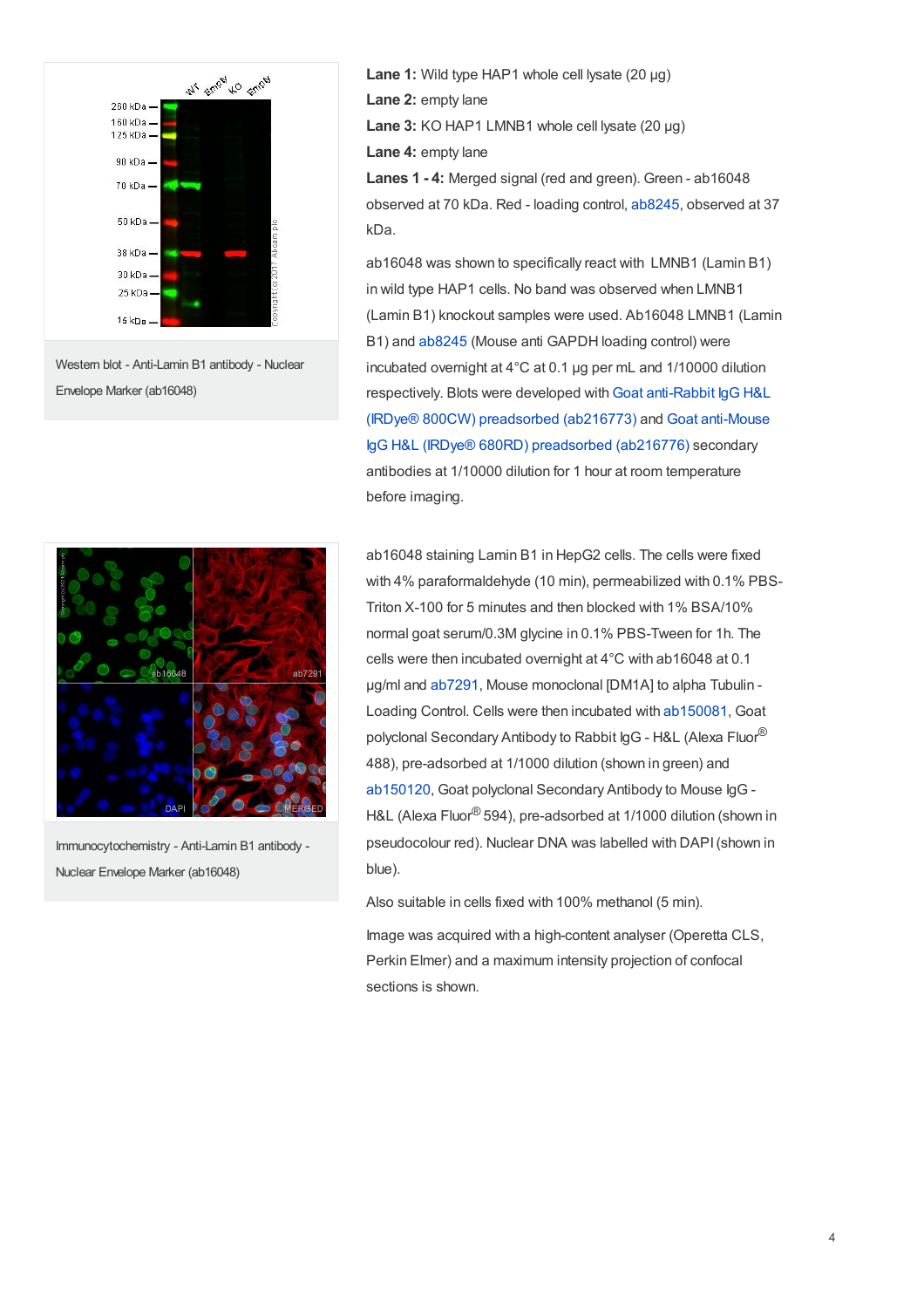

Immunohistochemistry (Formalin/PFA-fixed paraffinembedded sections) - Anti-Lamin B1 antibody - Nuclear Envelope Marker (ab16048)



Western blot - Anti-Lamin B1 antibody - Nuclear Envelope Marker (ab16048)

IHC image of Lamin B1 staining in Human normal Liver formalin fixed paraffin embedded tissue section\*, performed on a Leica Bond™ system using the standard protocol F. The section was pretreated using heat mediated antigen retrieval with sodium citrate buffer (pH6, epitope retrieval solution 1) for 20 mins. The section was then incubated with ab16048, 1µg/ml, for 15 mins at room temperature and detected using an HRP conjugated compact polymer system. DAB was used as the chromogen. The section was then counterstained with haematoxylin and mounted with DPX.

For other IHC staining systems (automated and non-automated) customers should optimize variable parameters such as antigen retrieval conditions, primary antibody concentration and antibody incubation times.

\*Tissue obtained from the Human Research Tissue Bank, supported by the NIHR Cambridge Biomedical Research Centre

**Lane 1**: Wild-type HAP1 nuclear lysate (10 µg) **Lane 2**: Lamin B1 knockout HAP1 nuclear lysate (10 µg) **Lanes 1 and 2:** Green signal from target - ab16048 observed at 68 kDa. Red signal from loading control - [ab10799](https://www.abcam.com/ab10799.html) observed at 18 kDa.

ab16048 was shown to specifically react with lamin B1 in wild-type HAP1 cells. No band was observed knockout samples were used. Wild-type and lamin B1 knockout samples were subjected to SDS-PAGE. ab16048 and [ab10799](https://www.abcam.com/ab10799.html) (loading control to histone H3 at 0.1µg/mL) were both incubated overnight at 4°C. Blots were developed with Goat anti-Rabbit IgG H&L (IRDye® 800CW) [preadsorbed](https://www.abcam.com/goat-mouse-igg-hl-irdyereg-680rd-preadsorbed-ab216776.html) (ab216773) and Goat anti-Mouse IgG H&L (IRDye® 680RD) preadsorbed (ab216776) secondary antibodies at 1/10,000 dilution for 1 h at room temperature before imaging.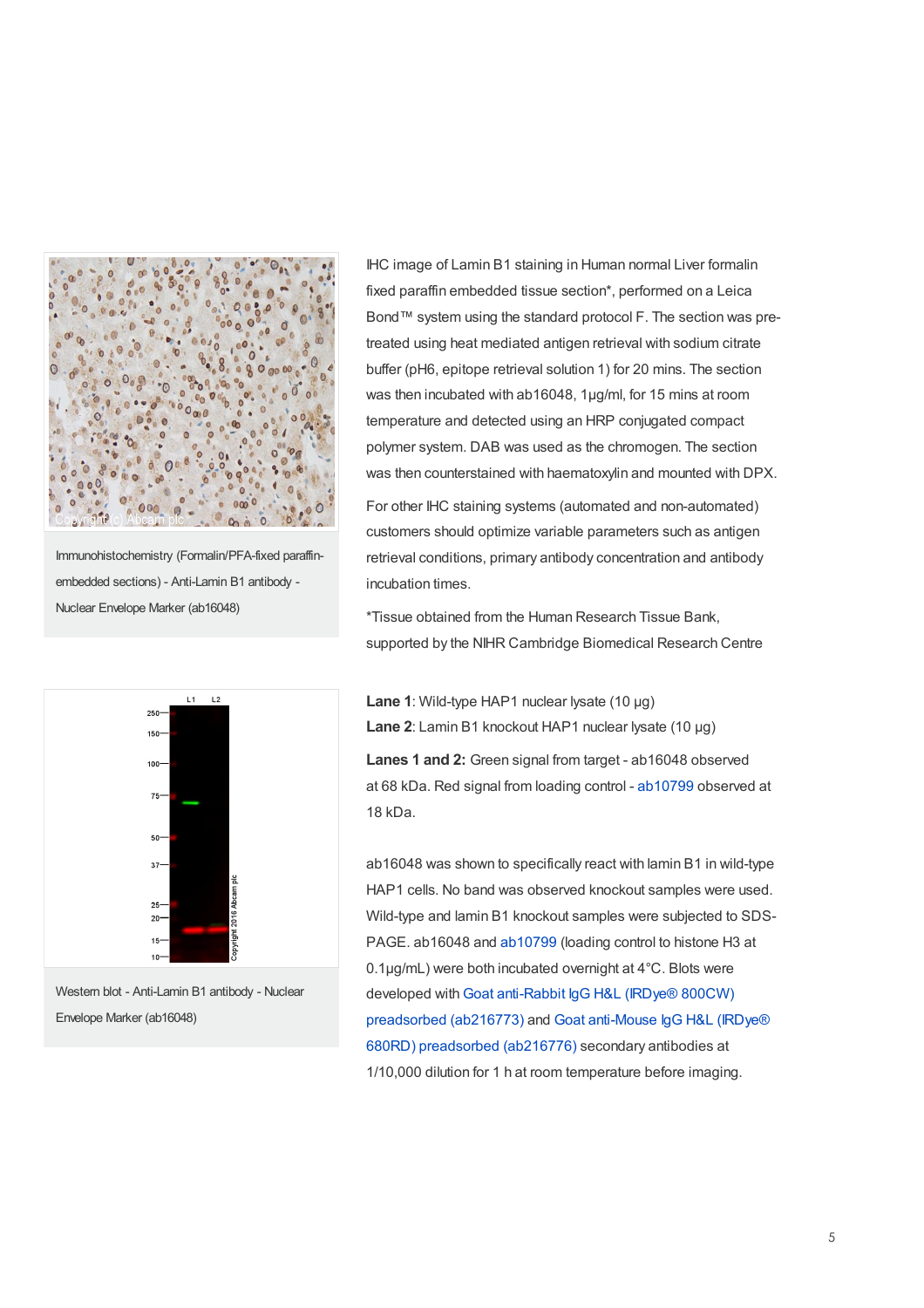

Envelope Marker (ab16048)

**All lanes :** Anti-Lamin B1 antibody - Nuclear Envelope Marker (ab16048) at 1/1000 dilution

**Lane 1 :** Hela whole cell lysate **Lane 2 :** Hela whole cell lysate with Mouse Lamin B1 peptide ([ab16375](https://www.abcam.com/ab16375.html)) at 1 µg/ml

Lysates/proteins at 20 µg per lane.

#### **Secondary**

**All lanes :** Alexa fluor goat polyclonal to Rabbit IgG at 1/10000 dilution

Performed under reducing conditions.

**Predicted band size:** 66 kDa **Observed band size:** 68-70 kDa



Western blot - Anti-Lamin B1 antibody - Nuclear Envelope Marker (ab16048)

This image is courtesyof an anonymous Abreview

Anti-Lamin B1 antibody - Nuclear Envelope Marker (ab16048) at 1/1000 dilution + Human Pancreatic cell line - whole cell lysate at 20 µg

#### **Secondary**

HRP conjugated goat anti-rabbit antibody at 1/2000 dilution

Developed using the ECL technique.

Performed under reducing conditions.

**Predicted band size:** 66 kDa **Observed band size:** 68 kDa

**Exposure time:** 30 seconds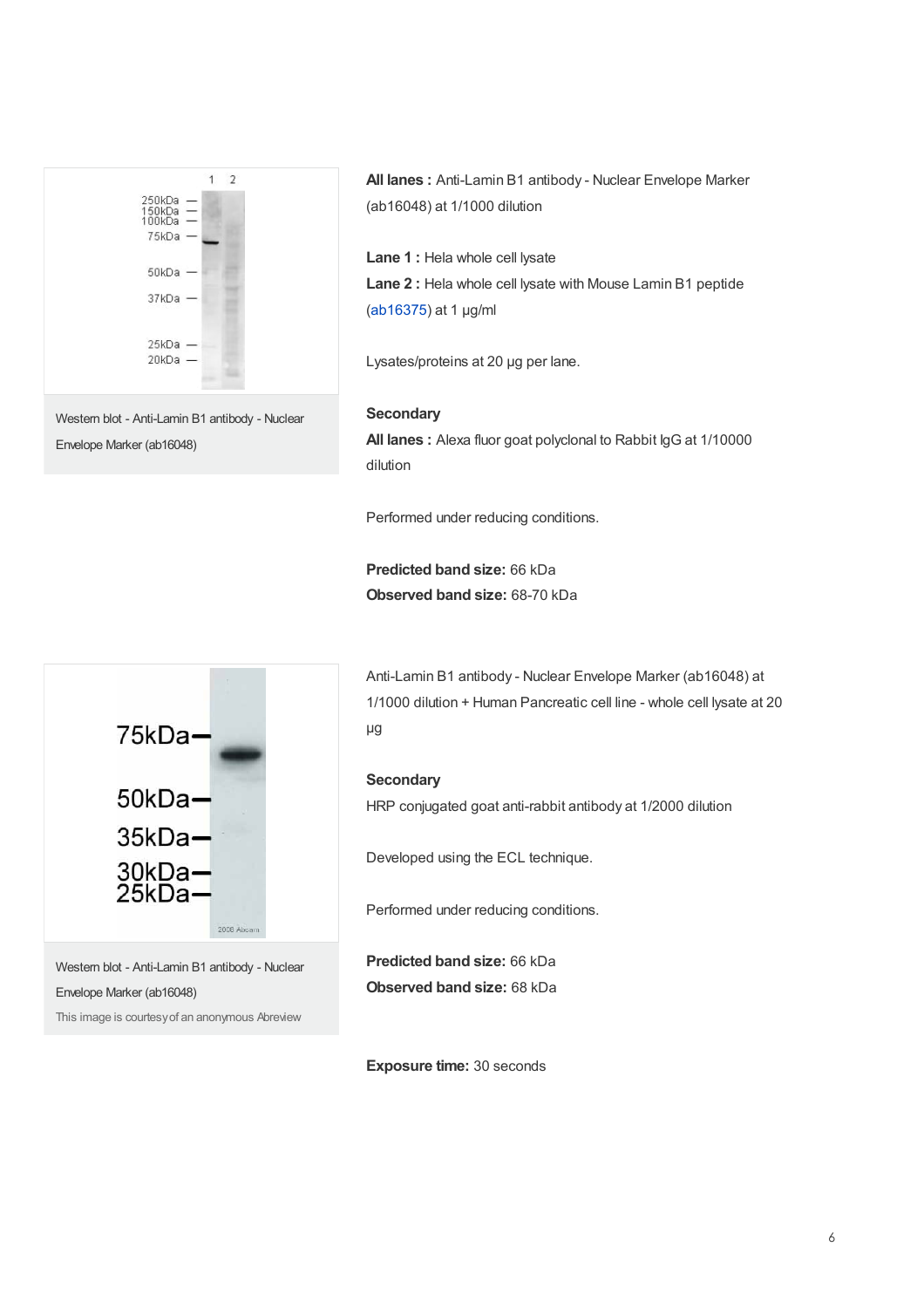

ab16048 staining Lamin B1 in human infantile fibromatosis tissue sections by Immunohistochemistry (IHC-P - paraformaldehydefixed, paraffin-embedded sections). Tissue was fixed with formaldehyde and blocked with 1% FBS/BSA for 3 hours at room temperature; antigen retrieval was by heat mediation in Tris pH9. Samples were incubated with primary antibody (1/100 in TBS + 1% BSA + 1% FBS) for 16 hours. An undiluted HRP-conjugated goat anti-rabbit IgG polyclonal was used as the secondary antibody.

Immunohistochemistry (Formalin/PFA-fixed paraffinembedded sections) - Anti-Lamin B1 antibody - Nuclear Envelope Marker (ab16048) This image is courtesyof an anonymous Abreview



Immunocytochemistry/ Immunofluorescence - Anti-

Lamin B1 antibody - Nuclear Envelope Marker

(ab16048)

Image courtesyof Marilena Ciciarello and Patrizia Lavia, University'La Sapienza' CNR, Italy

Human and mouse cells stained with ab16048 (1/500). The cells were fixed and permeabilized in 4% formaldehyde, 0.2% Tritonm X100 for 10 minutes at room temperature, then washed 3x in PBS.

- A: HeLa cells + ab16048 (green)
- B: HeLa cells counterstained with DAPI(blue)
- C: 3T3 cells + ab16048 (green)
- D: 3T3 cells counterstained with DAPI(blue)